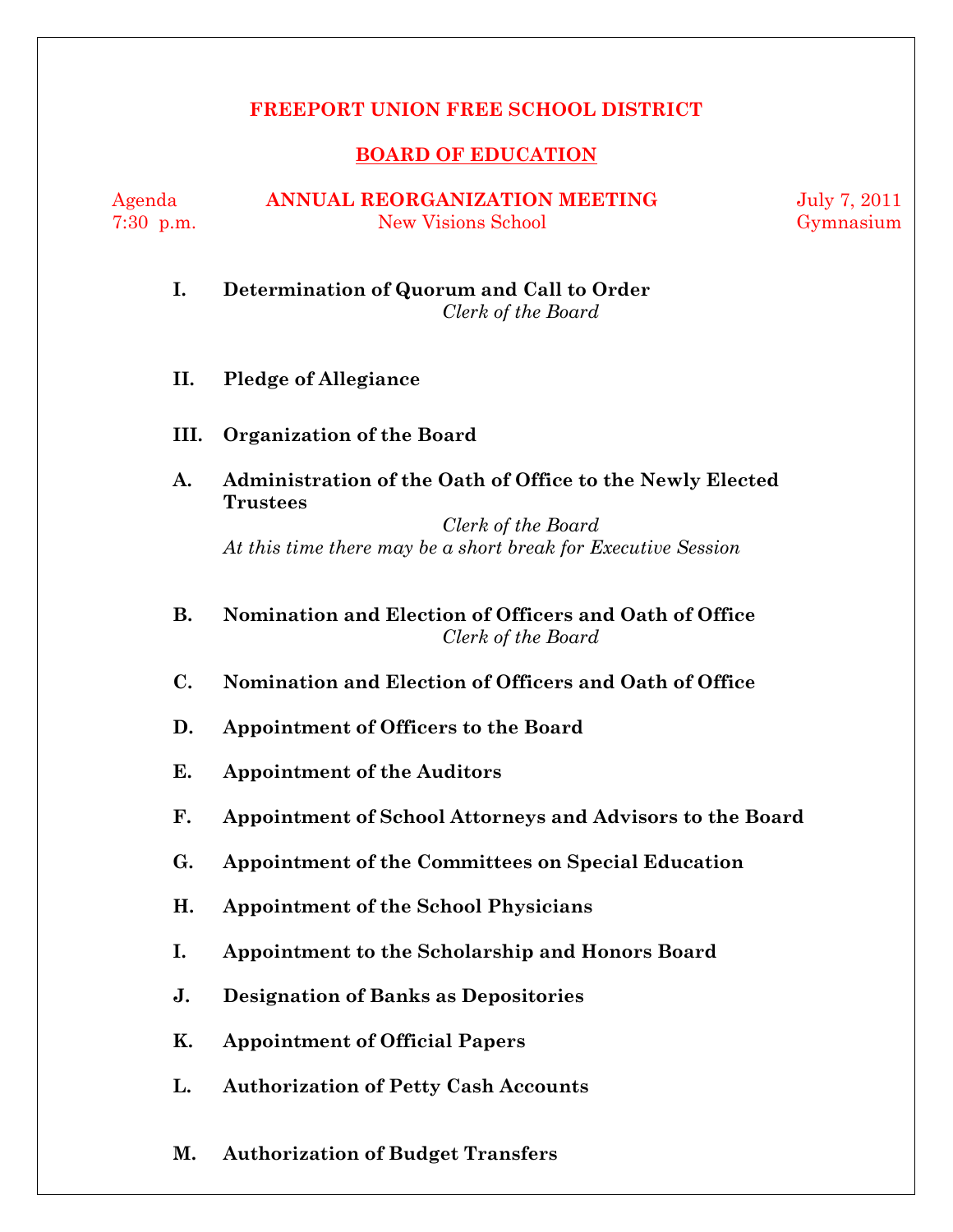*Freeport Public Schools Board of Education July 7, 2011*

- **N. Authorization to Open Bids**
- **O. Establishment of Rates**
- **P. Designation of Authorized Signature on Checks**
- **Q. Certification of Payrolls**
- **R. Authorization to Approve Conferences**
- **S. Bonding of Employees**
- **T. Acceptance of State and Federal Funds**
- **U. Indemnification of Board Members and Employees**
- **V. Authorization of Board Memberships**
- **W. Authorization to Enter into Agreements**
- **X. Appointment of Administrators to the Freeport Teachers Center Board**
- **Y. Appointment of Board Registration**
- **Z. Resolution for Conference Attendance**
- **AA. Resolution for Computer Equipment, Cellular Phones, Credit Cards, Meals and Refreshments**

*Conclusion of the Reorganization Meeting And Beginning of the Action Meeting*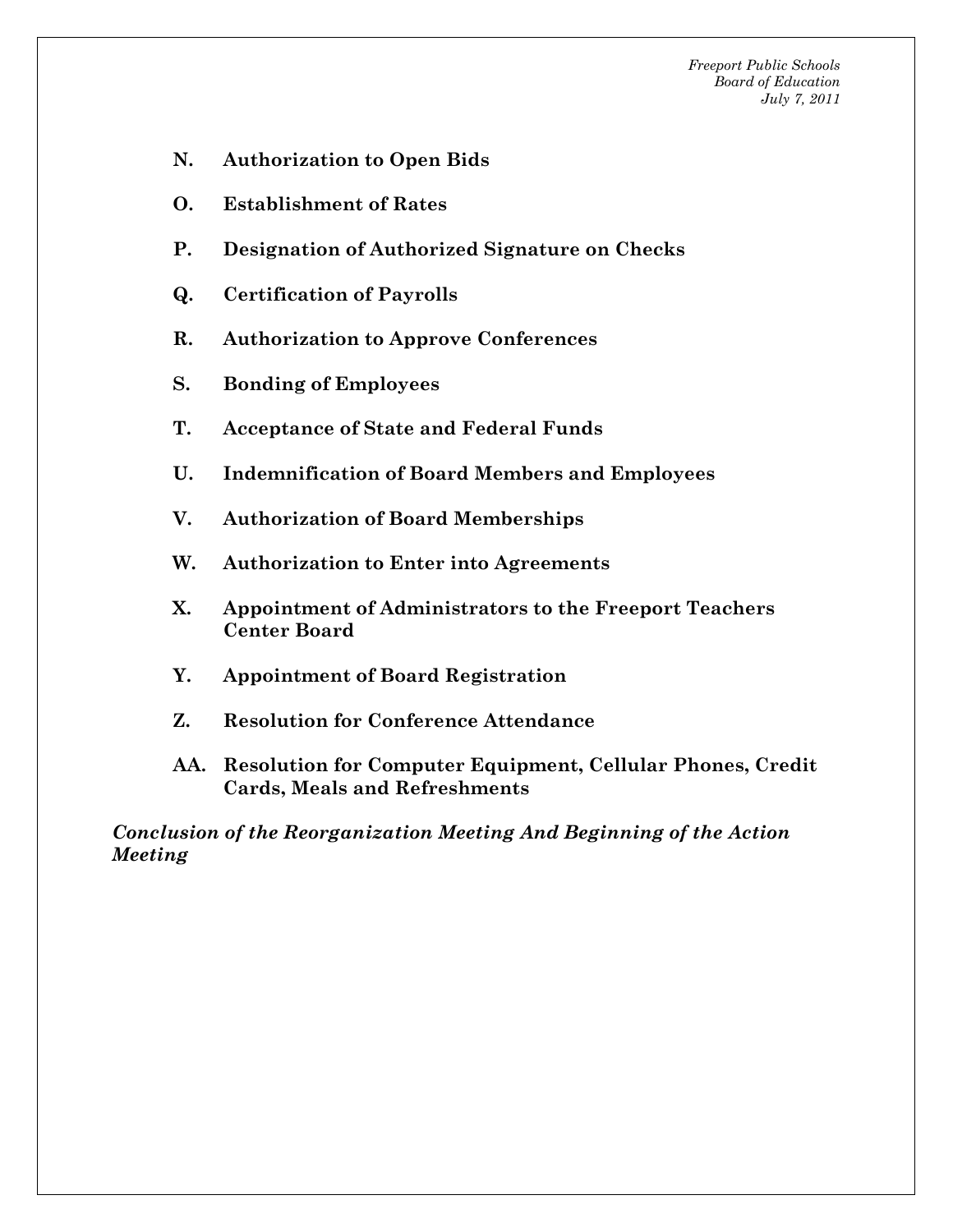*Freeport Union Free School District Board of Education July 7, 2011*



# **FREEPORT UNION FREE SCHOOL DISTRICT**

# **BOARD OF EDUCATION**

#### Agenda **ACTION MEETING** July 7, 2011

#### **I. Board Announcements**

**II. Superintendent's Report** 

## **III. Questions/Comments from the Public**

The public is given the opportunity to address the Board of Education on any items for action on this agenda. Each speaker will be allowed to address the Board once, for a maximum of four minutes.

The Board of Education and/or the Administration may respond at the conclusion of the question and comment portion of the meeting, or they may respond, verbally or in writing, at a later date.

#### **IV. Items for Action**

Consent Agenda

#### **AA. Consent - Approve Consent Agenda Items:**

 $\overline{\text{School District hereby approaches the following items; A; B 1, 2, 3, 4, 5; C 1.}}$ **BE IT RESOLVED that the Board of Education of the Freeport Union Free** 

#### **A Consent Approve**

Acceptance of the Minutes of the Board of Education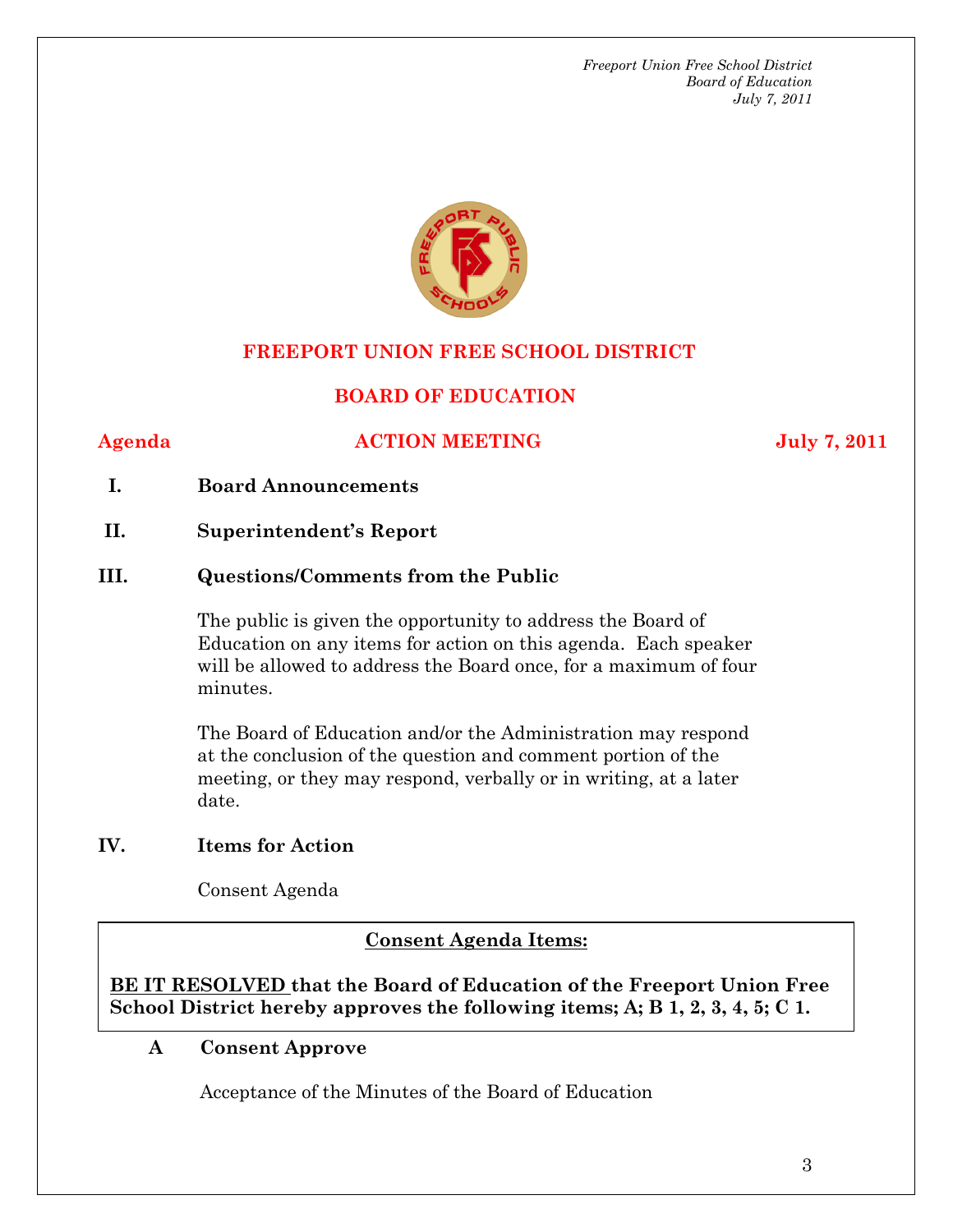*Freeport Union Free School District Board of Education July 7, 2011*

### **B Personnel Actions**

- 1. Leave of Absence
- 2. Resignation of Staff
- 3. Appointment of Staff Instructional
- 4. Appointment of Fall Coaches
- 5. Appointment of Summer Academy of the Arts/Enrichment Staff.

### **C Education**

 1. Acceptance of the Minutes from the Committees on Special Education and Preschool Special Education

# **V Other Items for Action**

### **A Finance**

- 1. Authorization to Participate in Various Cooperative Bids
- 2. TANS
- 3. Approval of SEQRA in connection with proposed QSCB/Capital Reserve Fund and Capital Improvement **Projects**
- 4. Establishment of a Special District Meeting for a Bond Referendum
- 5. Establishment of Tax Levy

### **B Personnel**

1**.** Retirement of Staff

# **Other Reports to the Board**

1. Expenditure Status Report – June 17, 2011

### **Questions/Comments from the Public on Other Topics**

At this time, the public is given the opportunity to address the Board of Education on any topic. Each speaker will be allowed to address the Board once, for a maximum of **four** minutes.

The Board of Education and/or the Administration may respond at the conclusion of the question and comment portion of the meeting, or they may respond, in writing, at a later date.